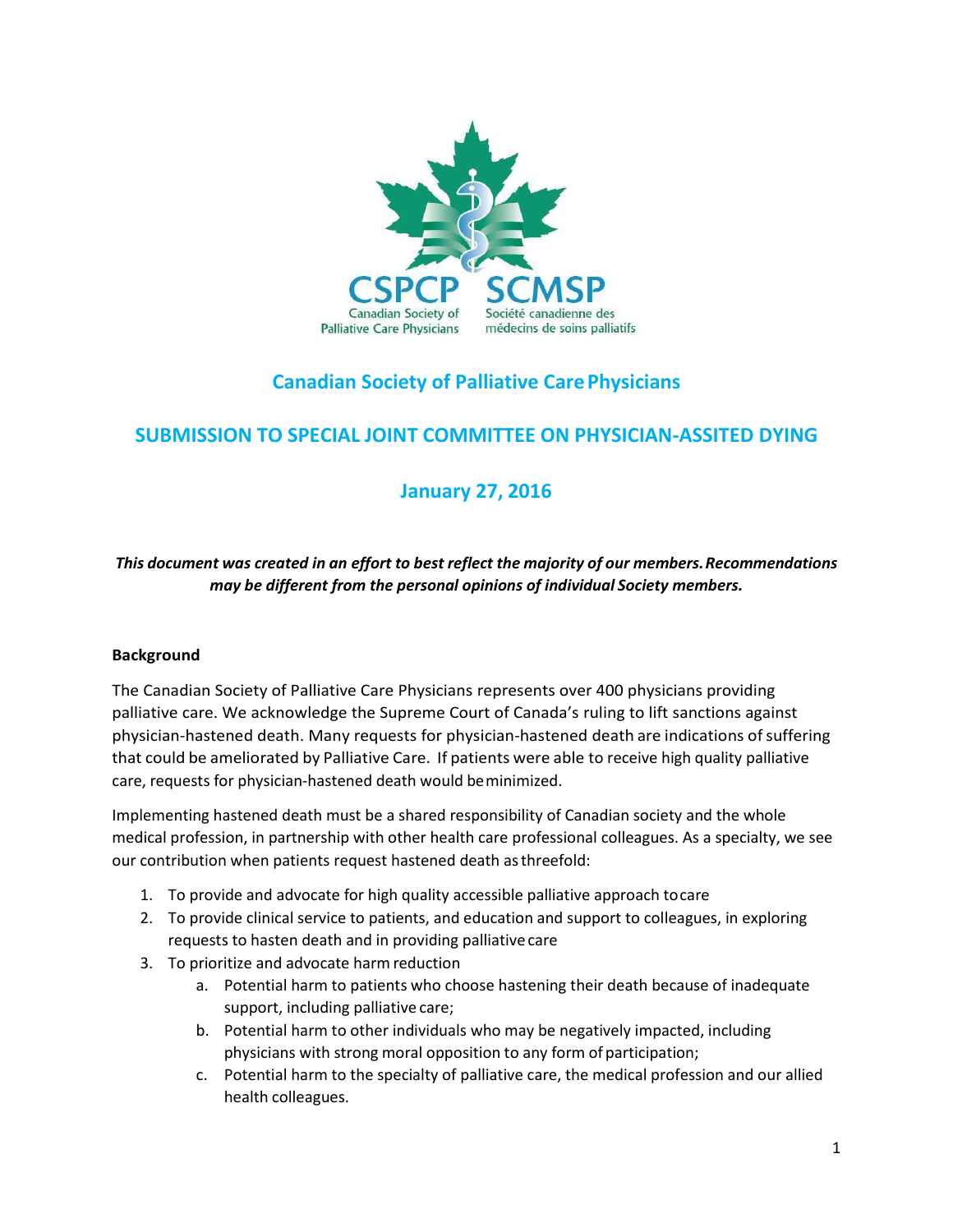#### **1.** Recommendation to prioritize palliative care by creating a National Secretariat.

The Canadian Society of Palliative Care Physicians strongly advocates for a National Secretariat in Palliative Care. This recognizes that the most important priority is adequate investment in, and enhancement of, palliative and end of life care services. Thisinvestment in palliative and end of life programs must continue prior to and after introducing an option for physician- hastened death, to ensure patients do not choose hastened death due to lack of access tohigh quality palliative care services. If patients have a right to access hastened death, they should also have a right to quality palliative care. A National Palliative Care Secretariat could be charged with making this commitment to improved palliative care a reality.

*Our Canada Health Act states that all Canadians should have universal, comprehensive access to care. This should include access to high quality palliative care. This is currently not the case [1][2] While we are discussing ways to provide assistance in hastening death, we need to ensure that access to high quality palliative care is prioritized as well. The concrete suggestions in The Way Forward [3], the Canadian Medical Association "National Call to Action on Palliative Care" [4] and the Canadian Cancer Society report "Right to Care: Palliative Care for all Canadians"[2] could serve as a blueprint for the National Secretariat to implement a national strategy on palliative care.*

*A national strategy on palliative care would ensure consistency across the country so that all Canadians would have access to quality palliative care. As part of this national strategy, The National Secretariat would be the appropriate body to:*

- *Set clear national standards and accountabilities including accreditation*
- *Gather consistent and ongoing data regarding access and quality indicators*
- *Set and monitor standards for the education of all health care providers in appropriate skills in advanced care planning and in a palliative approach to care*
- *Create supports for patient and family caregivers including quality information about palliative care services, advance care planning tools, income support and job protection*
- *Develop a national funding plan to transition care from acute care hospitals to more community provision of an integrated palliative care approach.*
- *Advise on a national public education campaign around advanced care planning, palliative care and demystifying death and dying*

*The Final External Panel Report [5] documented Canadians' high level of support for a national strategy on palliative and end-of-life care (>76%), a comprehensive national home-care strategy (>78%) and palliative care education for all health care providers (>84%).*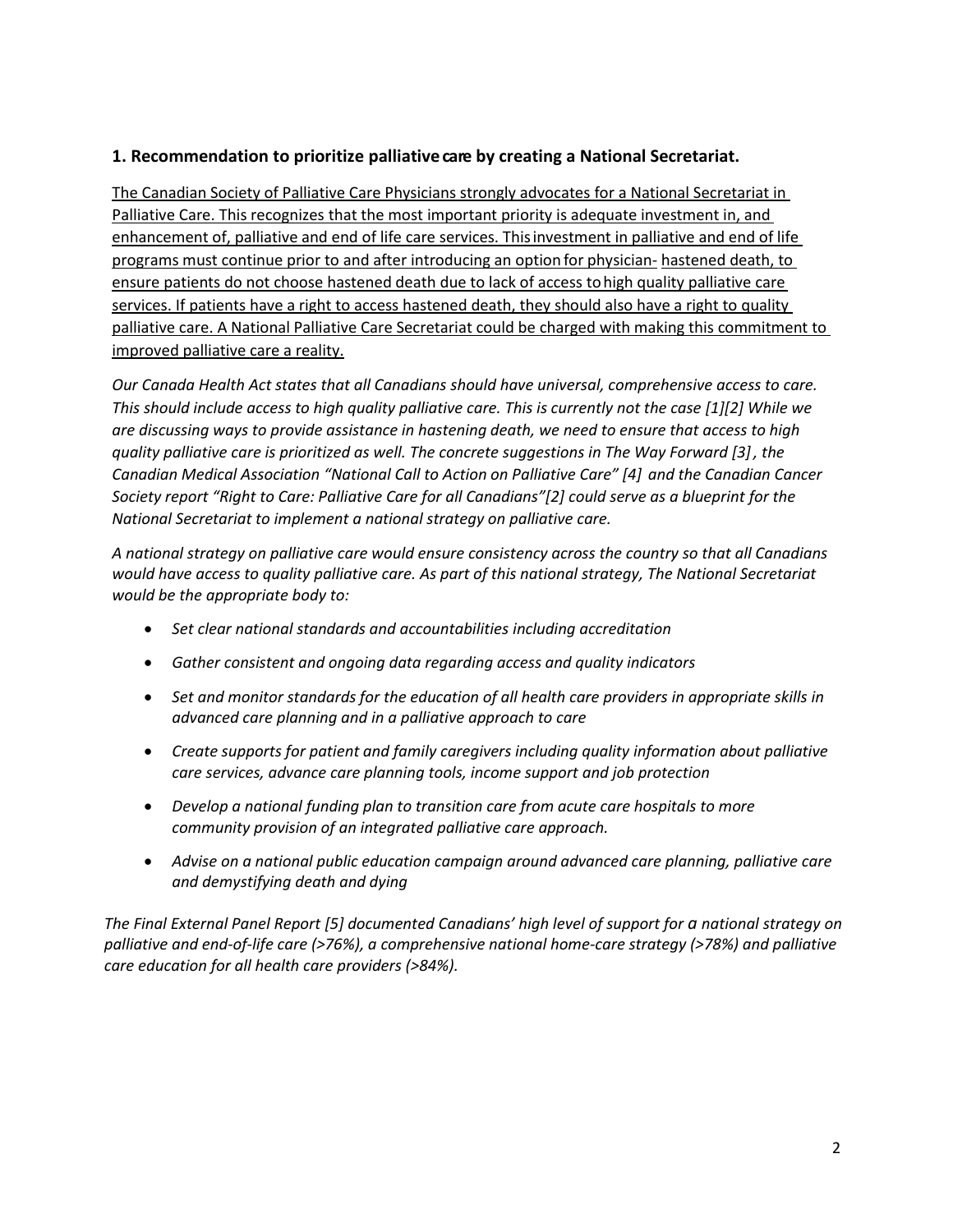## **2. Recommendations to support all health care providers and the public**

All colleagues providing an interdisciplinary palliative approach to care require protection in the criminal code and within provincial regulations.

Use the language of "hastened death" to replace assisted dying and use accurate terms such as "patientadministered" or "physician-administered" to clarify the exact practiceused.

Public and professional education on treatments at the end of life is required to ensure informed decisions*.*

Palliative care physicians provide medical aid in dying every day. The terms "assisted dying," "physician*assisted dying," and "assisted death," are imprecise and ambiguous, and therefore potentially harmful, as they may be a potential barrier to accessing palliative care services- see section 3 Recommendations to reduce harm to palliative care. The essential concept is that of hastening or accelerating death. If patients believe that assisting in dying is the same as hastening death, then palliative care may become a threatening option for patients opposed to hastened death. More accurate termsinclude:*

- *"patient-administered, physician-hastened death" -- to replace "physician-assistedsuicide"*
- *"physician-administered, physician-hastened death" -- to replace"euthanasia"*
- *"physician-hastened death" -- to replace "assisteddying"*
- *"medically prescribed death" could be an option if other professionals wereinvolved*

*These recommended terms do not address a troubling and significant area of confusion among both professionals and the public. Many people conflate withdrawal of treatment with a form of hastened death. While the impact of withdrawal may hasten death, it is not through the administration of substances, but rather by allowing the underlying disease process to unfold. Unfortunately, due to the lack of appropriate education, many health care providers consider the use of opioids such to treat pain or dyspnea as death hastening. These subjects should be included in any public or professional death education program.*

## **3. Recommendations to reduce potential harm**

*The Supreme Court ruled that an absolute prohibition on assisted dying violated section 7 of the Canadian Charter of Rights and Freedoms, which states, "everyone has the right to life, liberty and security of the person." Autonomy, however, cannot be the sole guiding ethical principle. Careful consideration is required to prevent and/or minimize harm to the individual and to others, including patient family and friends, andsociety-at-large.*

## **3.1 Recommendation to reduce potential harmoverall**

If the Parliament of Canada is considering legislation to allow for Physician-Hastened Death, the Canadian Society of Palliative Care Physicians recommends caution by commencing only with physician assisted suicide for eligible persons with a limited prognosis.

*The Supreme Court of Canada will lift the injunction against physician-hastened death in June 2016. No country or jurisdiction has implemented a permissive system- physician assisted suicide and/or euthanasia without a limited prognosis- at the start of legalizing physician assisted suicide and euthanasia [6]. In other countries and jurisdictions, legislation implementing hastened death focused*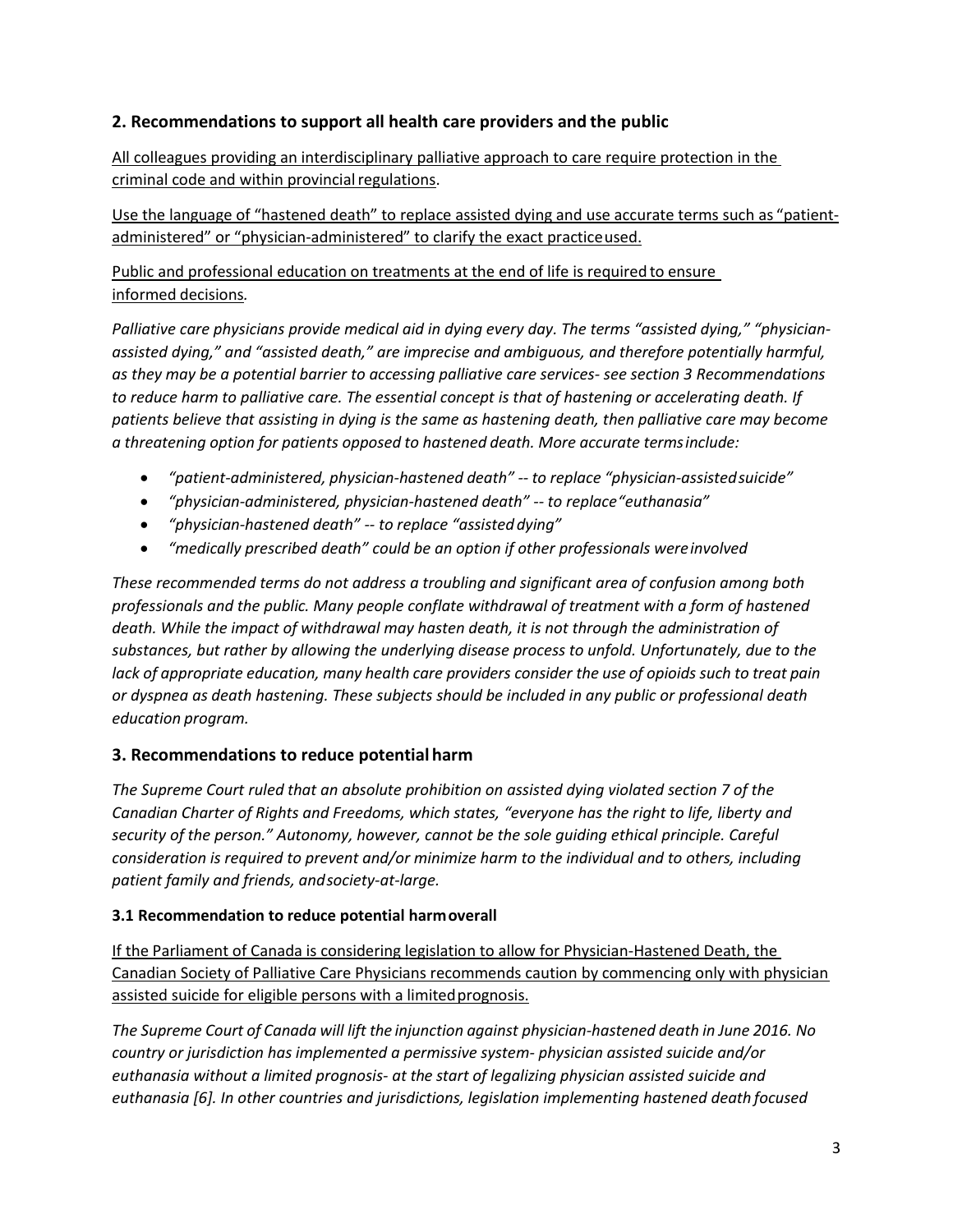*initially on cancer patients, and others with more predictable prognoses and outcomes. Only later was the service broadened to include other patients. The Supreme Court of Canada's ruling appears to include a broad spectrum of patients and diagnoses. We expect that a large cohort of Canadians diagnosed with dementia may request hastened death. Rather than implementing a permissive system, we must take time to consider this in a compassionate and thoughtful way. It is not possible to do this safely and wisely by June 2016.*

*We do have experience to draw on from the US about implementing a more restrictive system- physician assisted suicide with limited prognosis, generally understood to be less than six months. This may be an appropriate place to begin as we continue the conversation about how to implement a more permissive system as outlined in Carter, one that continues to balance autonomy and harmprevention/reduction.*

## **3.2 Recommendations to prevent prematuredeath**

Policies must ensure that the desire for hastened death in individuals seeking hastened death is sustained over a period of time that is **proportionate** to the individual's expected prognosis. A standard waiting period is not appropriate for all requests, especially where patients may have years to live- and time to change their minds.

Any professional assessing a patient request to hasten death must have accessto appropriate consultation depending on patient need. This may include palliative care, psychiatry, non-malignant pain specialists, gerontologists, spiritual care, addiction counselling etc. alone or in combination.This would ensure all reasonable treatment options have been considered to treat both physicaland psychological suffering- especially with the high incidence of depression behind these requests.

Exploring requests to hasten death goes far beyond providing information. Individuals assessing patients requesting assistance in hastening their deaths require special expertise and training.

We should record access to palliative care and include quality measures of palliative care received to ensure decisions are voluntary and not based on inadequate palliative care at the end oflife.

*Studies have demonstrated that for patients with progressive, life limiting illnesses, the desire for hastened death can change even in the last months of life [7]. This means with time patients may accommodate to a new normal. As well, intolerable suffering from a "grievous and irremediable medical condition" can often be contextual and subject to the perspective, experiences, and limitations of the involved clinicians. Physicians inadequately trained to explore and address suffering may not recognize, or be able to provide, realistic options to hasteneddeath*.

## **3.3 Recommendations to reduce potential harm to incompetent patients**

The use of the word "adult" in the Carter decision should be understood tomean 18years.

*There are issues specific to pediatrics, geriatrics and those who are not (or will never be) competent:*

- *Age of majority is defined differently in each province (age of graduation from pediatric facility, age of driver's license, legal age of alcohol consumption, sexual activity laws)*
- *Some "adults" are followed by pediatric specialists and subspecialists for variable lengths of time beyond age of pediatric facility graduation and age ofmajority*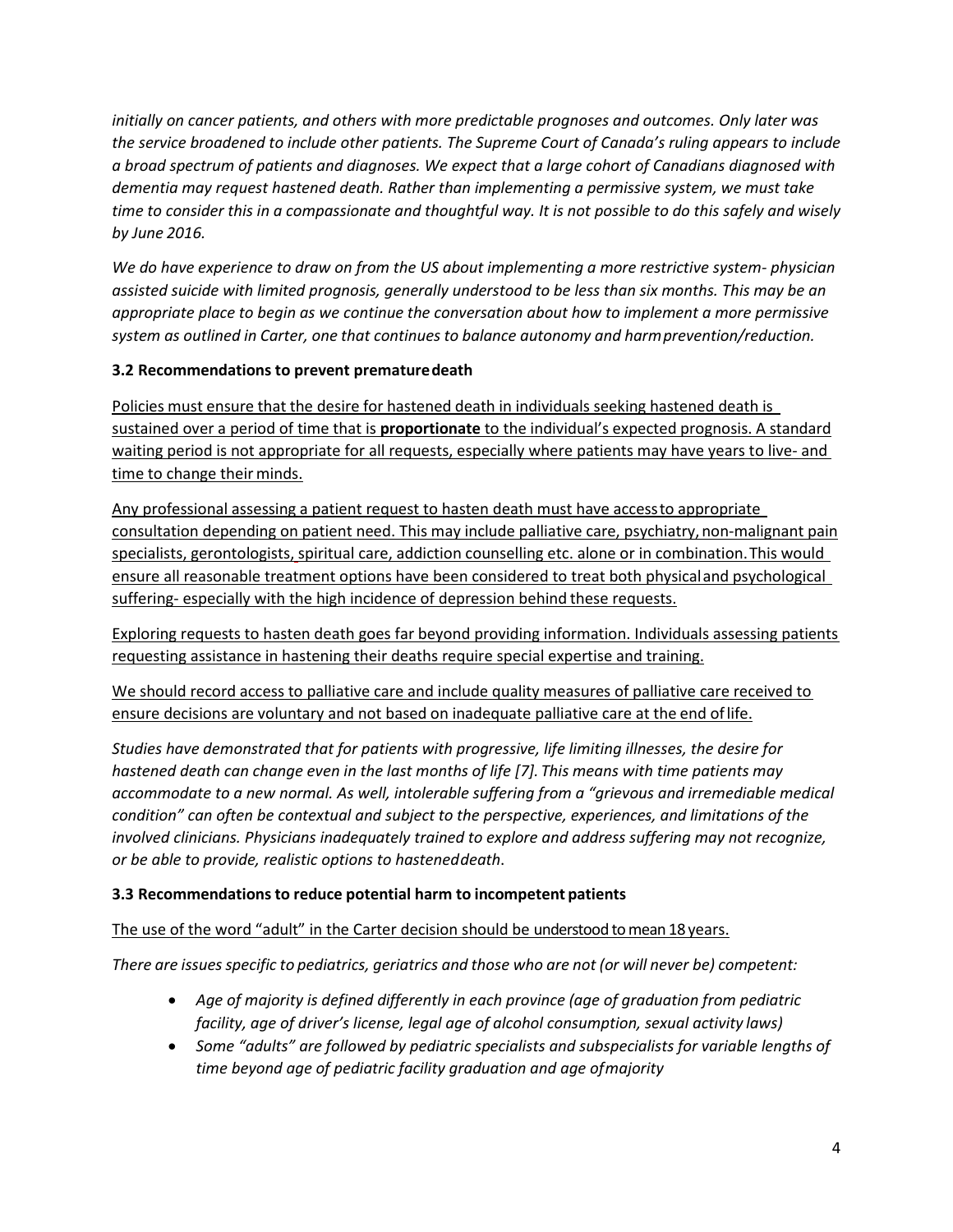*Concept of emancipated minor equivalent*

Education of the medical community and the general public is needed to ensure that theconcepts of consent and capacity are fully understood. All physicians who are askedabout physician-hastened death must clearly understand whether the person asking has the capacity to consent to the process.

Implementation of hastened death should not allow for substitute decision makers to request hastened death for their loved one. It is not possible for a surrogate to determine whetherthe patient is experiencing intolerable and enduring suffering; advance directives are often challenging to specific situations and may reflect a perception of quality that has changed for the patient; and there are not safeguards that could prevent the use pf physician-hastened death for reasons other thanrespect for patient autonomy.

*Other consent issues involve individuals who are not competent. Patients who lose their competence require that decisions be made by surrogates, ideally using prior capable wishes or best interests to inform these decisions. Research has shown that in practice it can be very challenging for surrogates to anticipate or recreate the decisions that patients would make for themselves, and even clearly-worded advance directives are difficult to apply in many clinicalscenarios.*

*The language of the Carter decision does not specifically exclude the potential for competent patients to request physician-hastened death by advance directive, raising the possibility that a competent patient could write a directive stating (for example): "If I develop permanent and incurable cognitive impairment and I am no longer able to communicate verbally with my loved ones, or feed myself without assistance, then I would be experiencing intolerable suffering and I direct my caregivers to administer medication to end my life." Although we understand that many healthy people state that they would not want to live in a state of dependence, we know that people often change their perception about this once they become dependent on others. People with disabilities or dependence rate their quality of life no differently than healthy, able-bodied people. Furthermore, while we acknowledge that some people with advanced neurodegenerative illness appear to be suffering, we have no objective means of confirming that suffering contemporaneously, or (more importantly) determining whether an incapable person's suffering is "intolerable" to the point that he or she would want their hastened death. Finally, we cannot imagine an effective safeguard or assessment process that would ensure that hastened death is not being used for reasons other than respect for patient autonomy in thisscenario.*

#### **3.4 Recommendation to reduce harm to health provider conscientious objectors**

## Create a separate, parallel provincial service to provide information, counselling and referral to willing physicians that can be directly accessed by patient, families, health care providers and institutions.

*In consideration of hastened death, physicians' – and all health care providers'- conscience rights must be respected. Although conscience is often simply portrayed as "for" or "against" hastened death, in practice, it is much more nuanced. In considering participation in hastened death, physicians' conscience may fall along the spectrum of opposition to any participation, procedural non-participation, nonparticipation in act, non-interference all the way to participation in the act [8]. If a physician is deeply opposed to hastening death, a duty to refer may be seen to imply forced participation procedurallyin an*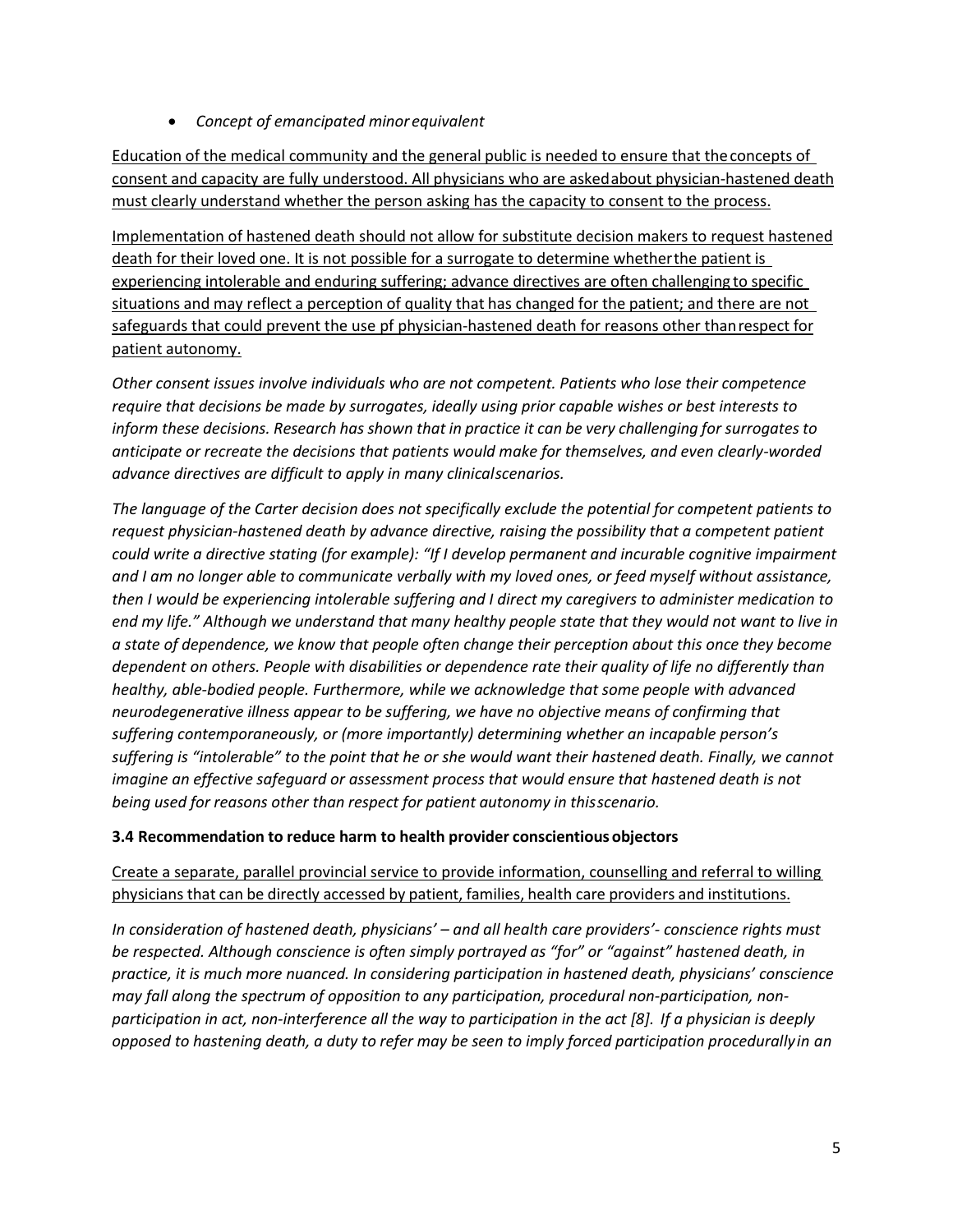*act he or she finds morally abhorrent. An important distinction for many physicians morally opposed to hastening death is the question of who initiates the act. If a well-informed patient initiates the process, physicians may be more comfortable sharing medical information and transferring care if requested. If physicians perceive that they must initiate the process through a duty to refer, many more physicians will experience moral distress. There are ways to facilitate a patient's access to hastened death without compelling individual physicians to formallyparticipate.*

*Optionsinclude:*

*a. A separate and parallel system to provide information, counselling and referral that can be directly accessed by patients, families, health care professionals and institutions.*

*Services provided couldinclude:*

- *Information provision*
	- o *End-of-life care: including definitions, explanations of terms, and distinctions between withholding CPR, withdrawal of life-sustaining interventions, palliative sedation therapy, euthanasia, benefits of a palliative approach, death education, etc.*
	- o *Information about facilities and services: palliative care units, home palliative care programs, eligibility criteria, and how to begin the application process to palliative care*
	- o *Hastened death: rights, eligibility criteria, alternatives, including palliative care or symptom control*
- *Providing or initiating referral tocounselling*
	- o *To explore the request to hasten death if the patient does not have access to a skilled professional*
	- o *May include referral to a willing palliative care professional, spiritual care professional, mental health expert, addictions counsellingetc.*
	- *Referral to physicians willing to provide hasteneddeath*
		- o *Willing physicians would need to register with thisservice*
		- o *Willing physicians would need to be trained and regulated by their provincial Colleges and/or the CMA*
		- o *Willing physicians would need to declare which services they were willing to provide: attending or consultingrole*

*This service could be provincially funded and based, to account for the different healthcare structures in each province. While most palliative care physicians would be willing to inform patients about such a service, a small minority of palliative care physicians would not be willing, for reasons of conscience. A tremendous amount of advertising would be required to ensure that all Canadians know where to find quality information about end of life options. This would require subtlety and finesse, to ensure that Canadians not receive unintended messages that provincial governments are advocating physicianhastened death.*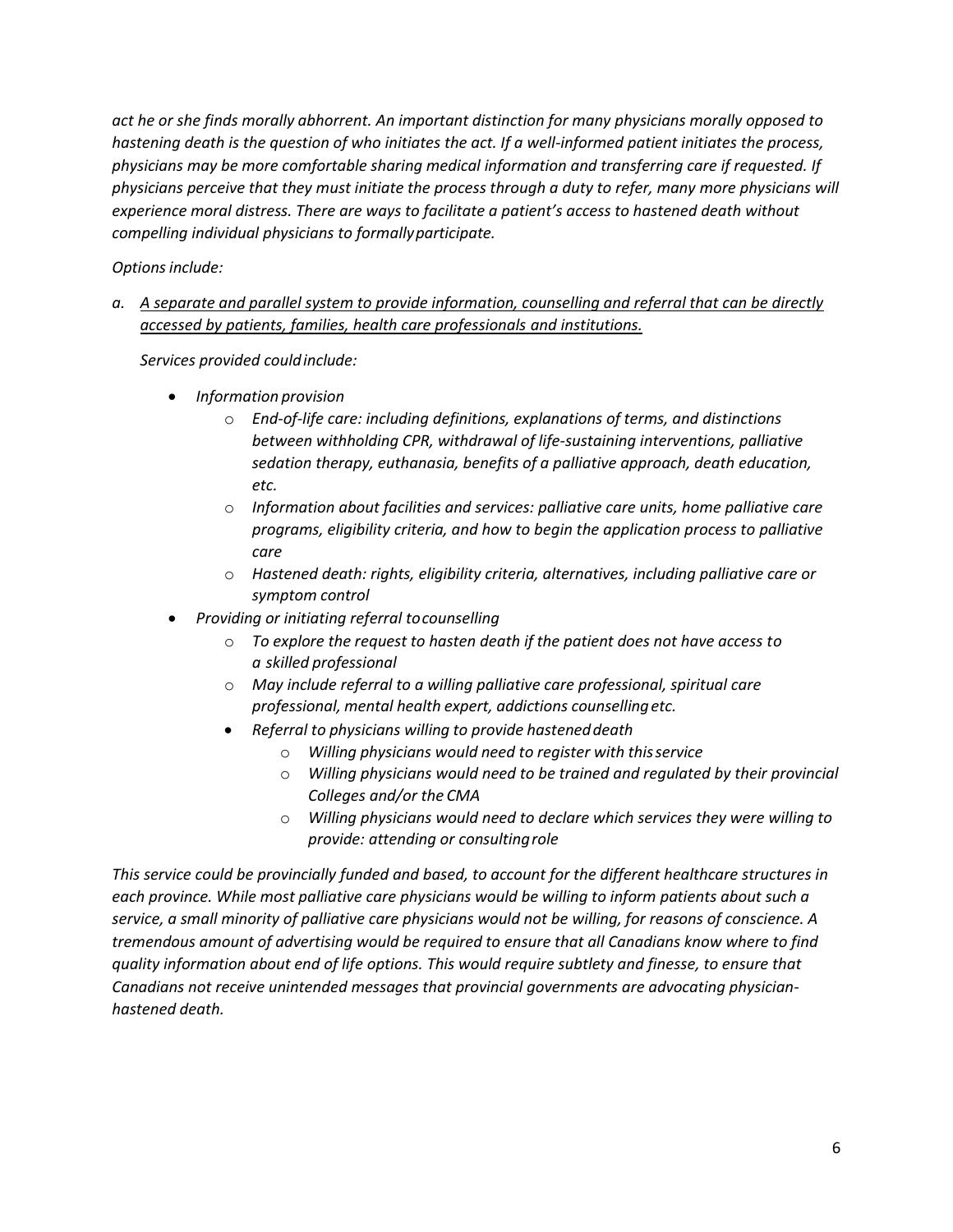#### *b. Duty to inform rather than duty torefer*

*Another way to inform, or facilitate access to quality information would be a duty to inform another team member of a patient's request or interest. This could be a robust system to include a way of flagging a patient's request and connecting to another team member willing to provide information or to refer to the separate, parallel system above. The provision of information could also be accomplished with a referral to a patient advocate [9] . The acceptability of this option to palliative care physicians depends on the permissiveness of the criteria for physician-hastened death. Many more palliative care physicians would be willing to refer to a patient advocate, or have a duty to inform, in a more restrictive system.*

#### *c. Team duty rather than individualduty*

*Rather than expecting all physicians to have the same duty -- whether to refer, inform or not impede access -- we could approach the issue as a team. In a 2015 survey of the members of the Canadian Society of Palliative Care Physicians, 26% of respondents felt that, if legalized, physician assisted suicide and euthanasia should be provided by palliative care service physicians or services [10]. . The possibility exists that within a team, or within a region, a specific separate system could be created to include willing physicians. This possibility may not exist in rural or underserviced areas- or in teams where there are not willing physicians. The separate parallel provincial system recommended may need to include a mobile component of service, to respond to areas or teams without registered willing physicians.*

*In addition to physician responsibilities, healthcare organizations (hospitals and health authorities) should have an obligation to facilitate -- or not impede -- access. If certain healthcare organizations choose not to allow physician-hastened death on their premises for reasons of conscience, they need to establish a transparent mechanism to guide physicians who are asked for such assistance by their patients. This need could be met be a separate service.*

#### **3.5 Recommendation to reduce potential harm to palliative care**

Physician-hastened death should be a practice distinct from palliative care. Palliative care physicians should not be the gatekeepers in accessing this service. A separate approval, monitoringand oversight body or organization is required.

*A recent e-survey by the College of Family Physicians of Canada indicated that many physicians expect palliative care physicians provide physician hastened death [11] . However, our specialty has worked very hard to ensure that patients understand that our purpose is to be very attentive to enhancing the quality of life and reduce the suffering of persons with a life limiting illness. Without a clear distinction between palliative care and the practice of hastening death, patients' comfort in accessing palliative care could be negatively impacted.*

*Currently some patients are reluctant to even use opioids appropriately to relieve their pain, because of concerns that it may hasten their death. Some patients have strong objections to hastening death for reasons of conscience. We wish palliative care to remain a safe space where patients understand that we will seek to neither hasten nor prolong death, as per the WHO definition [12].*

*Palliative care physicians are deeply committed to working with patients suffering at the end of life and requesting assistance in hastening their death. They are willing to provide consultations in a fashion that*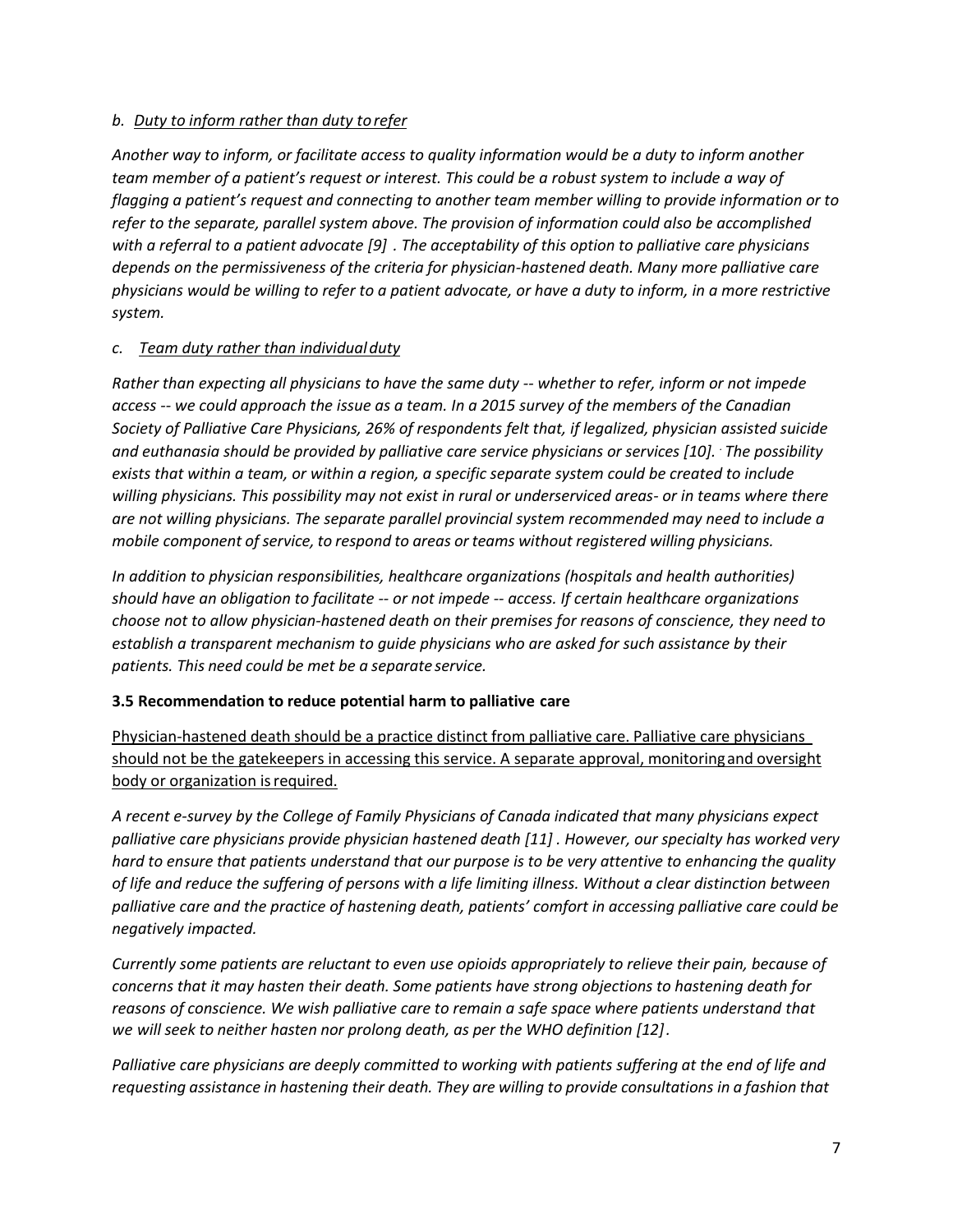*is not simply a requirement to access the service. They are opposed to any system that would set them up to be gatekeepers in hastened death. In a minority of cases, some palliative care physicians may be willing to provide assistance in hastening death as part of a distinct process. Hastened death must not be seen to be equivalent to palliative care.*

*We are also concerned that patients and physicians might seek out palliative care services with the sole expectation that we will provide physician hastened death. Our members view the practices as being distinct, and many of our members will not perform physician hastened death for reasons of conscience. Thus, patients who seek out palliative care services with the sole expectation of receiving physician hastened death are likely to be referred elsewhere or encounter delays associated with finding willing providers. Patients and referring physicians need to have access to other visible systems of referral so that this scenario is avoided.*

## **3.6 Recommendations to reduce potential harm tofamilies**

Policies around hastened death should actively encourage involvement of the patients' close relations. In situations where the patient does not wish to involve others, their rationale should be explored and well documented.

Establish grief and bereavement supports for family, friends and other care providers that are easily accessible for all forms of death.

## **3.7 Recommendation to reduce potential harm from lethal doses of medications in thehome**

Pharmacy colleagues must be involved to establish rigorous protocols for the dispensing and disposing of medications used in hastened death, especially if lethal doses of medications are to be prescribed for patient self-administration in the home.

## References:

- 1. Canadian Society of Palliative Care Physicians Response to "The Making of a Myth: Unreliable Data on Access to Palliative Care in Canada", Dr. J David Henderson, Health Law Review, 22:3, 2014, p. 49
- 2. Canadian Cancer Society, Right to Care: Palliative Care for All Canadians [https://www.cancer.ca/~/media/cancer.ca/CW/get%20involved/take%20action/P](https://www.cancer.ca/~/media/cancer.ca/CW/get%20involved/take%20action/Palliative-care-report-2016-EN.pdf?la=en) [alliative-care-report-2016-EN.pdf?la=en](https://www.cancer.ca/~/media/cancer.ca/CW/get%20involved/take%20action/Palliative-care-report-2016-EN.pdf?la=en)
- 3. The Way Forward Initiativ[e http://www.hpcintegration.ca/resources/the-national](http://www.hpcintegration.ca/resources/the-national-framework.aspx)[framework.aspx](http://www.hpcintegration.ca/resources/the-national-framework.aspx)
- 4. National Call to Actio[n http://www.casn.ca/wp-content/uploads/2015/05/Palliative-Care-](http://www.casn.ca/wp-content/uploads/2015/05/Palliative-Care-Report-ENG-ONLINE.pdf)[Report-ENG-ONLINE.pdf](http://www.casn.ca/wp-content/uploads/2015/05/Palliative-Care-Report-ENG-ONLINE.pdf)
- 5. External Panel on Options for a Legislative Response to Carter v Canada, Final External Panel Report. http://www.justice.gc.ca/eng/rp-pr/other-autre/pad-amm/pad.pdf
- 6. Euthanasia and Assisted Suicide in Selected European Countries and US States Systematic Literature Review. Steck N et al. Med Care 2013;51:938–944
- 7. Desire for hastened death: exploring the emotions and the ethics. Branigan M Current Opinion Supportive and Palliative Care. 2015 Mar;9(1):64-71.